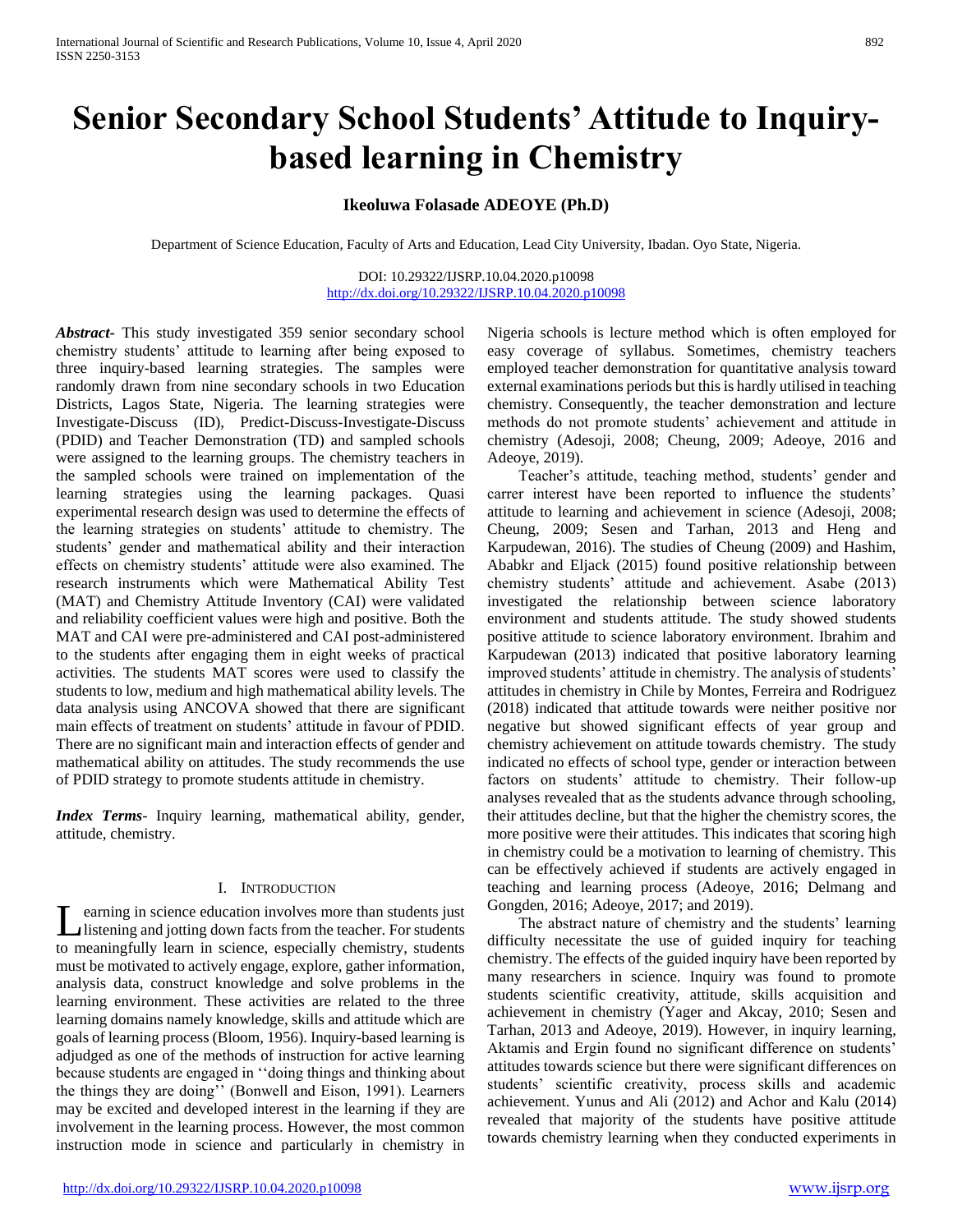the laboratory. Yunus and Ali (2012) further showed that students have negative attitude because they lack interest towards chemistry and chemistry syllabus. Chairam, Klahan and Coll (2015) also found that inquiry-based learning strategies improved students' understanding of chemical concepts, The students also made significant progress in drawing concepts, identifying variables, designing experiments, presenting data, analysing results and drawing conclusions. Furthermore, the study found that the students in practical classes enjoyed practical activities and were interested in learning chemical concepts.

 Chua and Karpudewan (2015) and Heng and Karpudewan (2016) found that gender and grade level have a significant effect on attitude towards chemistry learning. The findings further indicated that gender and grade level have a significant interaction effect on secondary school students' attitudes towards chemistry. Achor and Kalu (2014) also significant difference in mean attitude towards chemistry learning between experimental and control groups. However, there was no significant difference between the mean of attitude of boys and girls in chemistry practical. Zudonu and Njoku (2018) examined the effect of laboratory methods on students' attitudes in some chemistry concepts. Their results showed that both guided discovery and demonstration methods had higher gain mean rating for female students than male counterparts. The findings further indicated that male students had better positive attitude on lecture method than female in practical chemistry. Sakariyau, Taiwo and Ajagbe (2016) analysed students' attitude to science and found that was high proportion of students displayed positive attitude to science. However, the study showed no significant difference between the attitude of male and female towards science.

 Besides the teacher teaching methods and students' gender, students' mathematical ability has been found to correlate with attitude and performance in chemistry Akinoso (2017). Mazana, Montero and Casmir (2019) investigated students' attitude towards learning mathematics. The findings indicated that initially the students exhibited a positive attitude towards mathematics but their attitude became less positive as the students moved to higher levels of education. Based on this finding, it is likely that those that are mathematical incline would have positive attitude in learning chemistry since chemistry is mathematically oriented.

## 1.2 Statement of Problem

 The statistical analyses of May/June results showed that in 2017, the percentage of candidates with five credits and above including English language and Mathematics was 48.15 % while in 2018 it was 33.81 % (National Bureau of Statistics, 2019). The decline in the performance of the Nigeria Senior Secondary School Students in West African Examination Council was worrisome and there is need to investigate the causes. Students' attitude to learning, interest, mathematical ability, teacher methods of instruction, teachers' qualifications, adequacy of learning facilities and other may influence students' performance both in internal and external examinations. Attitude is one the keys that propel any individual to good success. Students' attitude to science learning is enhanced when students are active participants in teaching and learning (Yunus and Ali, 2013 and Zudonu and Njoku, 2018). There several studies and findings on students' and teachers' attitude to chemistry teaching and learning. However, limited studies exist on the attitude of students towards inquirybased learning strategies. The study examined the attitude of chemistry students to inquiry-based learning strategies; Investigate-Discuss (ID), Predict-Discuss-Investigate-Discuss (PDID) and Teacher Demonstration (TD). The effect of students' gender and mathematical ability and their interactions with factors were further determined.

## 1.3 Purpose of the Study

 The main purposes of this study was to determine (i) the effect of ID, PDID and TD learning strategies on senior secondary school students' attitudes and skills' acquisition in chemistry (ii) influence of gender and mathematical ability on senior secondary school chemistry students' attitudes and skills' acquisition and (iii) interaction effects of learning strategies, gender and mathematical ability on senior secondary school chemistry students' attitudes and skills' acquisition in inquiry-based learning.

## 1.4 Research Questions

The research questions for the study are as follows:

- 1. What are the effects of ID, PDID and TD learning strategies on senior secondary school chemistry students' attitude learning chemistry?
- 2. How does mathematical ability of senior secondary school chemistry influence students' attitude to learning chemistry?
- 3. What is the influence of gender on senior secondary school students' attitude to learning chemistry?

## 1.5 Research Hypotheses

The null research hypotheses for the study are:

 $H_0^1$  There is no signifive<br>secondary school students' There is no significant main effect of treatment on senior mean scores in chemistry attitudes inventory.

 $H_0^2$  There is no significant effect of mathematical ability on senior secondary school students' mean scores in chemistry attitudes inventory.

 $H_0^3$ There is no significant effect of gender on senior secondary school students' mean scores in chemistry attitude inventory.

 $H_0^4$ There is no significant interaction effect of treatment and mathematical ability on senior secondary school students' mean scores in chemistry attitude inventory.

 $H_0^5$  There is no signific<br>gender on senior secondary There is no significant interaction effect of treatment and school students' mean scores in chemistry attitude inventory.

 $H_0^6$  There is no significantly and gender on senior There is no significant interaction effect of mathematical secondary school students' mean scores in chemistry attitude inventory.

 $H_0^7$ There is no significant interaction effect of treatment, mathematical ability and gender on senior secondary school students' mean scores in chemistry attitude inventory.

## 1.6 Methodology

 Quasi experimental research of pre-test post-test was used for the study. The samples were the Senior Secondary School (SSS) form two chemistry students that were randomly sampled in their intact classes in two education districts in Lagos State, Nigeria. The total samples comprised of male and female students were three hundred and fifty nine (359) of which male students were 214 and 145 female students.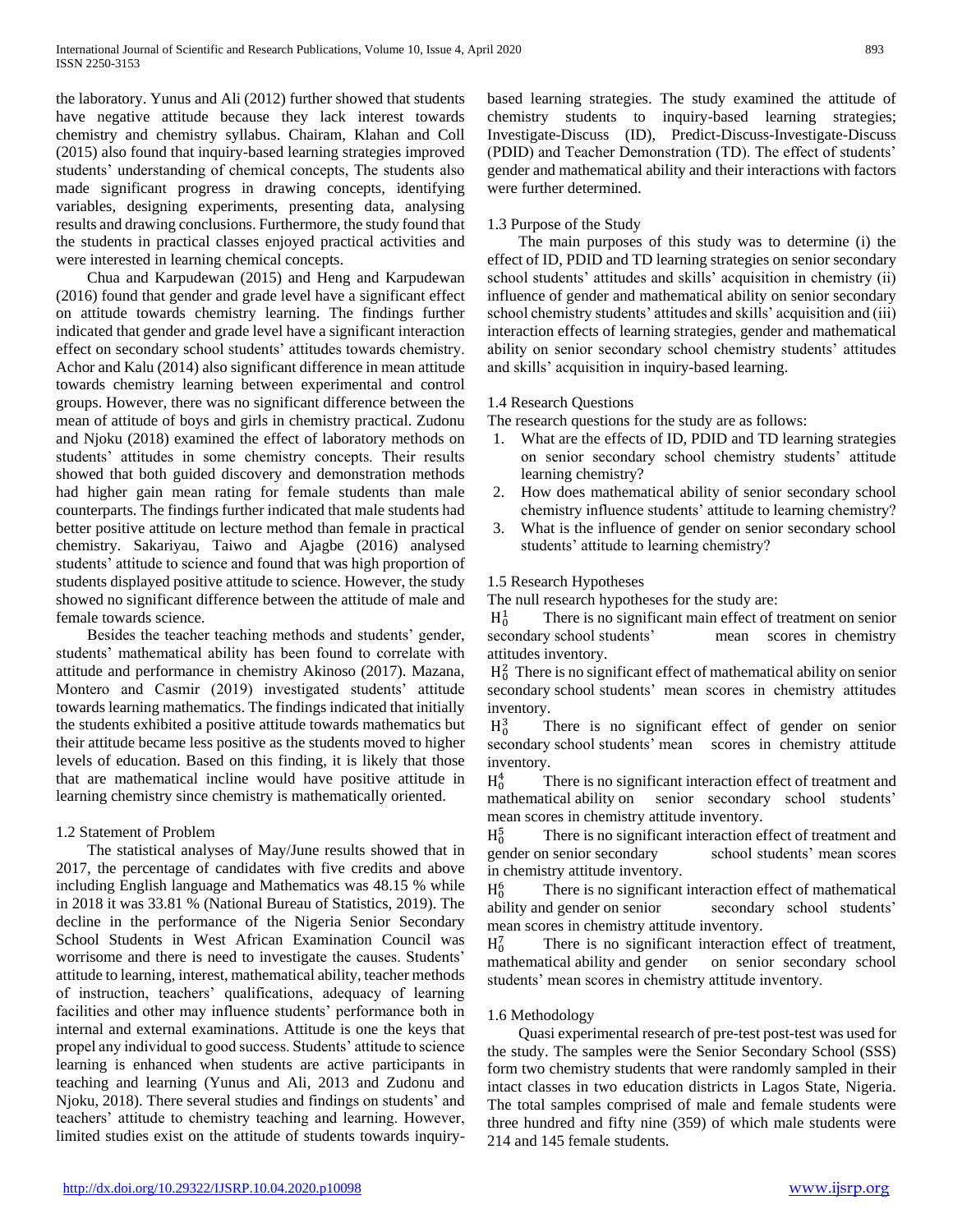Three approaches to inquiry-based learning were used to engage the sampled students in six weeks of practical activities in concepts of redox, chemical kinetics, equilibrium and electrolysis. These were Investigate-Discuss (ID), Predict-Discuss-Investigate-Discuss (PDID) and Teacher Demonstration (TD). In the ID approach, the students were actively engaged in practical activities, discussions and solving problems related to the practical activities in small groups. The ID and PDIP were student-centred learning approaches. The PDID differs from ID in that the students made predictions and discuss the predictions before carried out the investigations. This allowed the students to modify their misconceptions on the concepts for meaningful learning. The TD strategy is teacher-dominated, where the teacher carried out the practical activities and discusses the underlying principles and concepts related to the demonstrated activities. The trained chemistry teachers in the various sampled school who were certified to have the competency of the teaching strategies before engaged the students in practical activities.

 The Mathematical Ability Test (MAT) contained twenty (20) items which were structured on logarithms, probability, simple percentages, mean, median and modes topics. The knowledge of these topics is required for understanding some contents in chemistry. The instrument was administered to the students at the start of the research. The instrument was used to categorise the students into high, medium and low mathematical ability based on their scores.

 The Chemistry Attitude Inventory (CAI) was to explore students' attitude to the teaching and learning of chemistry using the inquiry learning strategies. The instrument contained 20 attitudinal statements comprised 10 positive and 10 negative statements in order to discourage guess work. A 4 – point Likert type scale was attached to each of the statements: Strongly Agree (SA), Agree (A), Disagree (D) and Strongly Disagree (SD) and were scored on a four point scale  $(1 – 4)$ . The research instruments and the learning packages were validated and they were found reliable for the study. The CAI was pre-post administered to the students to determine their attitudes before and after engaging them in inquiry learning strategies.

 The collected data were analysed using mean and Analysis of Covariance (ANCOVA).

#### 1.7 Result

The results of students' responses to CAI by treatment are presented on Table 1.

| Treatment N |     | Learning   |                     | Mean $(\bar{x})$ and Standard Deviation (SD) | Mean  |
|-------------|-----|------------|---------------------|----------------------------------------------|-------|
|             |     | Outcome    | Pre-test            | Post-test                                    | Gain  |
|             |     |            | (SD)<br>$(\bar{x})$ | (SD)<br>$(\bar{x})$                          |       |
| ID          | 114 | <b>CAI</b> | 51.66 5.74          | 62.28 6.91                                   | 10.62 |
| <b>PDID</b> | 123 | <b>CAI</b> | 53.47 6.03          | 67.98 6.67                                   | 14.51 |
| <b>TD</b>   | 122 | <b>CAI</b> | 56.02 5.91          | 58.31 6.81                                   | 2.29  |

**Table 1: Pre-test and Post-test Mean Scores in CAI by Treatment**

 The students in PDID had the highest mean score (14.51) in CAI followed by ID (10.62) and then TD (2.29) with the pattern of PDID > ID > TD. Results of further analysis are presented in Table 2 using mean and standard error scores.

**Table 2: Post Mean and Standard Error Scores in Chemistry Attitude Inventory by Treatment, Mathematical Ability and Gender.**

| Category                           |             | N   | <b>CAI</b>         |
|------------------------------------|-------------|-----|--------------------|
|                                    |             |     | Std. Error<br>Mean |
| Treatment                          | ID          | 114 | .636<br>62.28      |
|                                    | <b>PDID</b> | 123 | 67.98<br>.613      |
|                                    | <b>TD</b>   | 122 | 58.31<br>.615      |
| <b>Mathematical Ability</b><br>Low |             | 92  | 62.48<br>.922      |
|                                    | Medium      | 226 | 62.60<br>.481      |
|                                    | High        | 41  | 63.90<br>1.336     |
| Gender                             | Male        | 214 | 63.58<br>.676      |
|                                    | Female      | 145 | 62.40<br>.909      |

 Table 2 shows that students in the PDID had the highest score of 67.98 followed by ID, 62.28 and TD with the least of 58.31 score on chemistry attitude inventory.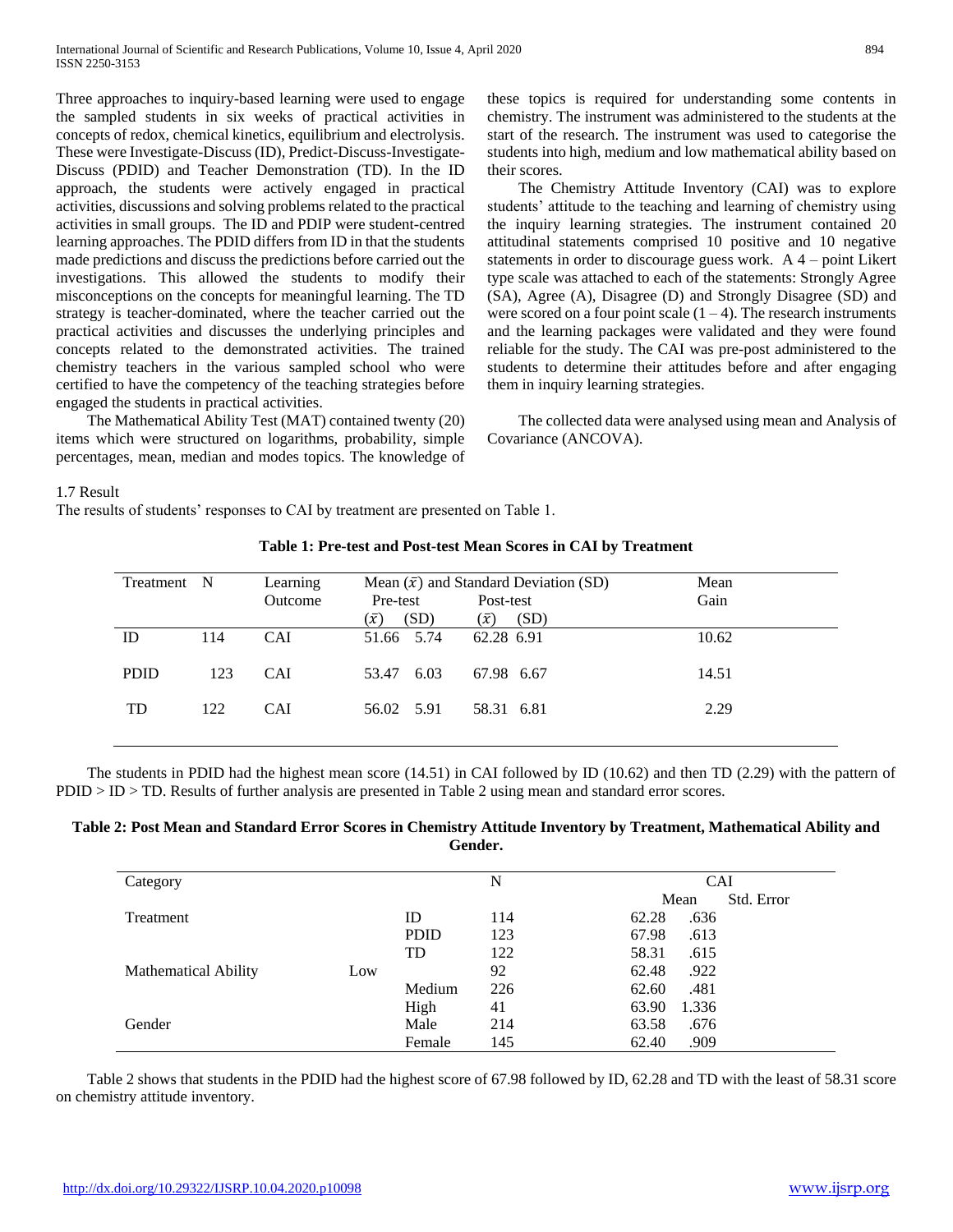International Journal of Scientific and Research Publications, Volume 10, Issue 4, April 2020 895 ISSN 2250-3153

 The post mean scores of the students based on their mathematical ability as shown on Table 2 were slightly different from one another. The students with high mathematical ability had 63.90 while that of medium mathematical ability was 62.60 and 62.48 for low mathematical ability in attitude inventory. These are further explained with the use of bar chart in Figure 1.





ANCOVA was used to test for main significant effects of treatment, mathematical ability, gender and their interactions of students' scores in attitude inventory.

| Source                      | Type III Sum of Df<br>Squares |                | Mean Square | Partial<br>Squared | Eta F   | Sig.    |
|-----------------------------|-------------------------------|----------------|-------------|--------------------|---------|---------|
|                             |                               |                |             |                    |         |         |
| Corrected Model             | 6197.668                      | 18             | 344.315     | .279               | 7.306   | .000    |
| Intercept                   | 12694.499                     | 1              | 12694.499   | .442               | 269.364 | .000    |
| <b>PRECAI</b>               | 80.532                        | 1              | 80.532      | .005               | 1.709   | .192    |
| Treatment                   | 1697.276                      | 2              | 848.638     | .096               | 18.007  | $.000*$ |
| Gender                      | 50.884                        | 1              | 50.884      | .003               | 1.080   | .300    |
| Math. Ability               | 43.296                        | $\overline{2}$ | 21.648      | .003               | .459    | .632    |
| Treatment*Gender            | 24.415                        | $\overline{2}$ | 12.208      | .002               | .259    | .772    |
| Treatment*Math.Ability      | 49.880                        | 4              | 12.470      | .003               | .265    | .901    |
| Gender*Math.Ability         | 7.425                         | $\overline{c}$ | 3.713       | .000               | .079    | .924    |
| Treatment*Gender*Math, Abil | 113.461                       | $\overline{4}$ | 28.365      | .007               | .602    | .662    |
| Error                       | 16023.419                     | 340            | 47.128      |                    |         |         |
| Total                       | 1441805.000                   | 359            |             |                    |         |         |
| Corrected Total             | 22221.086                     | 358            |             |                    |         |         |

 $R = .279$ ;  $R^2 = .241$  \*Significant at P <.05 Sources: Adeoye (2016)

The results on Table 3 indicated only a significant effect of treatment on students attitude to chemistry learning ( $F_{(2,340)} = 18.007$ ; p < .05). The direction of significant difference was determined using Scheffe post hoc tests and the results are presented on Table 4.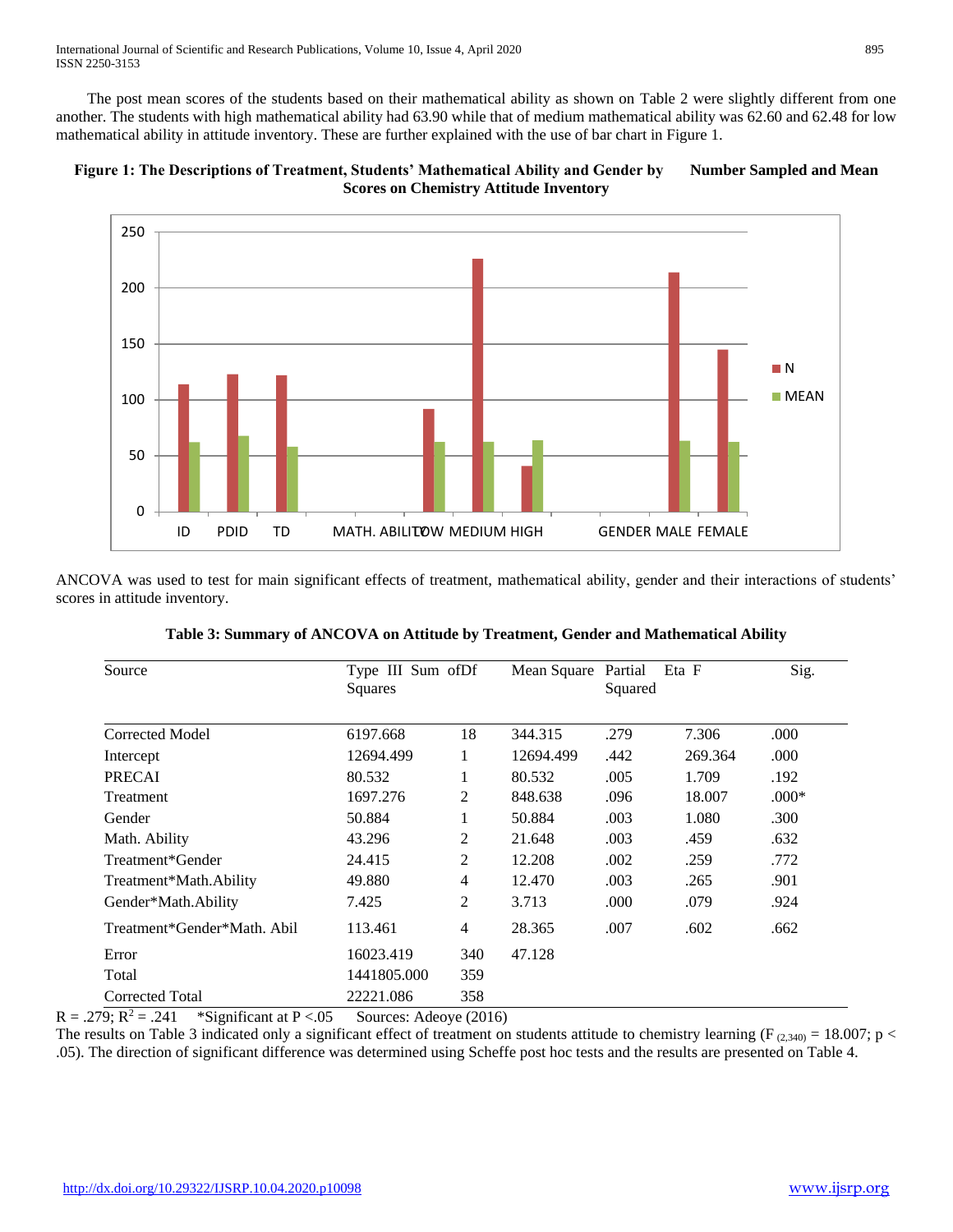| Treatment N |      | J) Treatment | Mean Difference (I-J) | Std. Error | Sig.    |
|-------------|------|--------------|-----------------------|------------|---------|
|             | 14   | <b>PDID</b>  | $-5.69$               | .883       | $.000*$ |
|             |      | TD           | 3.97                  | .885       | $.000*$ |
| <b>PDID</b> | 123  | ID           | 5.69                  | .883       | $.000*$ |
|             |      | TD           | 9.66                  | .868       | $.000*$ |
| TD          | רר ו | ID           | $-3.97$               | .885       | $.000*$ |
|             |      | <b>PDID</b>  | $-9.66$               | .868       | $.000*$ |

## **Table 4: Scheffe Post Hoc Tests of Attitude by Treatment Groups**

\*Pairs of groups significantly different at P <.05 Source: Adeoye (2016).

 The results show on Table 4 that the PDID learning strategy is significantly different from the ID and TD learning strategies and the ID also differ significantly from the TD learning strategy on the students' attitude towards chemistry learning.

## 1.8 Discussion of Result

 The findings of the study show significant main effect of the treatment on students' attitude to chemistry learning. The pattern of students' attitude towards chemistry learning after treatment was the PDID  $>$  ID  $>$  TD. The students in the PDID differ significantly than those in the ID and the TD treatment groups in their attitude to chemistry learning. The ID students also differ significantly from those in the TD treatment group in attitude towards chemistry. The superiority of the Predict-Discuss-Investigate-Discuss learning strategy over the Investigate-Discuss and the Teacher Demonstration in promoting students attitude to chemistry learning may be as a result of the nature of the learning strategy which allowed the students to take total charge of the teaching and learning process. The characteristics nature of the PDID which include making predictions, confirmation of predictions by investigations, dialogue with peers, expression views and ideas, modification of ideas and active collaboration with peers and learning materials may have promoted the students' positive attitude in chemistry. The superiority of the Investigation-Discuss over the Teacher Demonstration may be due to the opportunity that the students in the ID learning group had in active participation in investigation, discussion of the underlying principles and collaboration with peers might prompted their positive attitude towards chemistry learning. The students' inactive participations, inability to question and reflect on the teacher's demonstration in the TD group might be the major reasons for the students' low attitude to chemistry learning. This finding is in support with significant effect of inquiry-based learning strategy on students' attitude to chemistry established by Cheung (2009), Sesen and Tarhan, (2013) and Zudonu and Njoku (2018). They showed significant effect of inquiry learning on students' attitude to chemistry learning.

 The positive attitude to chemistry learning showed by high mathematical ability may be that their ability in mathematics motivated the students' interest in chemistry since the subject is mathematical in nature. The male students having better positive attitude to chemistry learning than female may be that the male students are more motivated in the inquiry than their female counterparts. However, significant effects of students' mathematical ability and gender do not exist in the study. Furthermore, treatment, mathematical ability and gender have no significant interactions on students' attitude to chemistry. This means that, the teaching strategies have great impact on students'

attitude to chemistry learning. Active learning strategies such as PDID and ID are good motivators of students' attitude to learning of chemistry.

#### 1.9 Implication of the Study

 The implication of this study is that if inquiry-based learning strategies of PDID and ID are effectively implemented by chemistry teachers would promote students' positive attitude in the subject. Inquiry is scarcely used as learning method in science. This may be as a result of difficulties science teachers have in structuring inquiry learning. Time allotted for science teaching in most schools may not be sufficient for inquiry learning. The pressure of contents coverage for the purpose of both internal and external examinations may also be a factor. Inadequate laboratory materials may be another factor forlack of utilization of inquiry in Nigerian schools.

## 1.10 Conclusion

From the results of the study, it can be concluded that:

- PDID and ID learning strategies are effective in motivating students towards chemistry learning.
- Students' gender has no significant effect on students' attitude towards chemistry learning. However, students' good knowledge of basic mathematical knowledge may promote their attitude to chemistry learning.
- Students' mathematical ability has no significant effect on students' attitude towards chemistry learning. However, students' good knowledge of basic mathematical knowledge may promote their attitude to chemistry learning.
- There is no interaction effect of treatment, gender and mathematical ability on students' attitude in chemistry.

#### 1.11 Recommendation

 The inquiry-based learning of ID and PDID learning are strongly recommend for learning of chemistry. However, there must be learning facilities for implementation of inquiry-based learning strategies. Training and retraining of teachers are very important for inquiry to thrive in science classrooms. Science teachers should do away with conventional methods of lecture and demonstration of scientific concepts to the students to promote their interest in science. They should embrace learning by inquiry which allows students to observe phenomena, build a bridge between what they can see and handle rather than seeing phenomena as end.